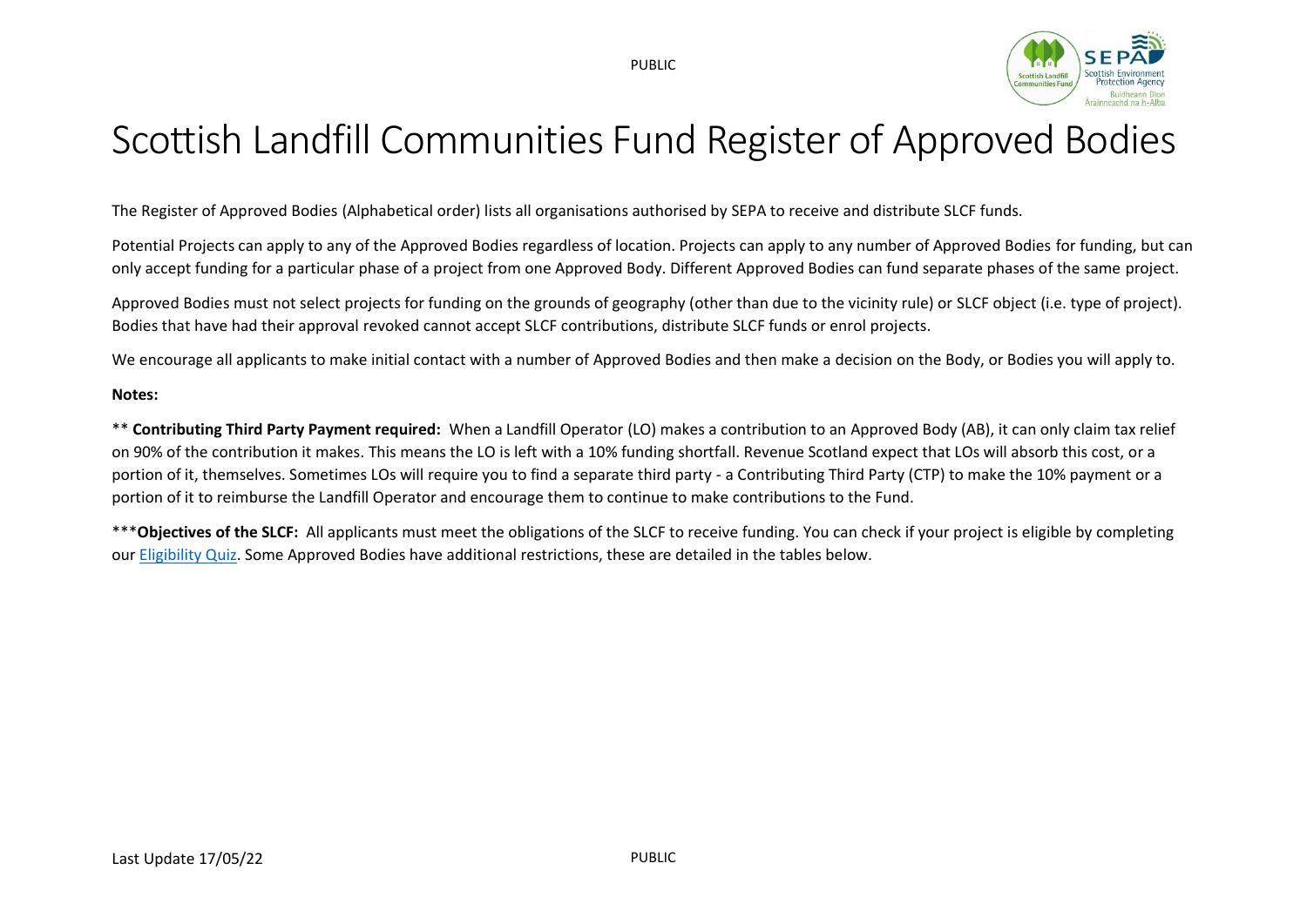

## List of Approved Bodies:

(Alphabetical order) Click on link below to go to the information.

- [BCCF Environmental](#page-2-0)
- [Clackmannanshire and Stirling Environment Trust](#page-2-0)
- [EB Scotland Ltd](#page-3-0)
- [FCC Communities Foundation Ltd](#page-4-0)
- [Fife Environment Trust](#page-4-1)
- [LandTrust](#page-6-0)
- [LT Funding Ltd](#page-7-0)
- [The Levenseat Trust](#page-8-0)
- South [West Environmental Action Trust \(Dumfries\)](#page-9-0)
- [SUEZ Communities Trust](#page-9-1)
- [Third Sector Hebrides \(An Treas Roinn Innse Gall\)](#page-11-0)
- [Viridor Credits Environmental Company](#page-12-0)

#### BCCF Environmental

| Registration number:                       | SLCF/AB/005                                                                     |
|--------------------------------------------|---------------------------------------------------------------------------------|
| Contact details:                           | info@BCCFEnvironmental.org.uk                                                   |
| Website:                                   | N/A                                                                             |
| Funding limits (upper/lower):              | Contact Approved Body for further information                                   |
| Timescale for application:                 | Contact Approved Body for further information                                   |
| <b>Contributing Third Party Payment</b>    | No                                                                              |
| required**:                                |                                                                                 |
| Funding criteria:                          | To be eligible for funding the project must meet the objectives of the SLCF *** |
| Exclusions (specific elements not funded): | Contact Approved Body for further information                                   |

PUBLIC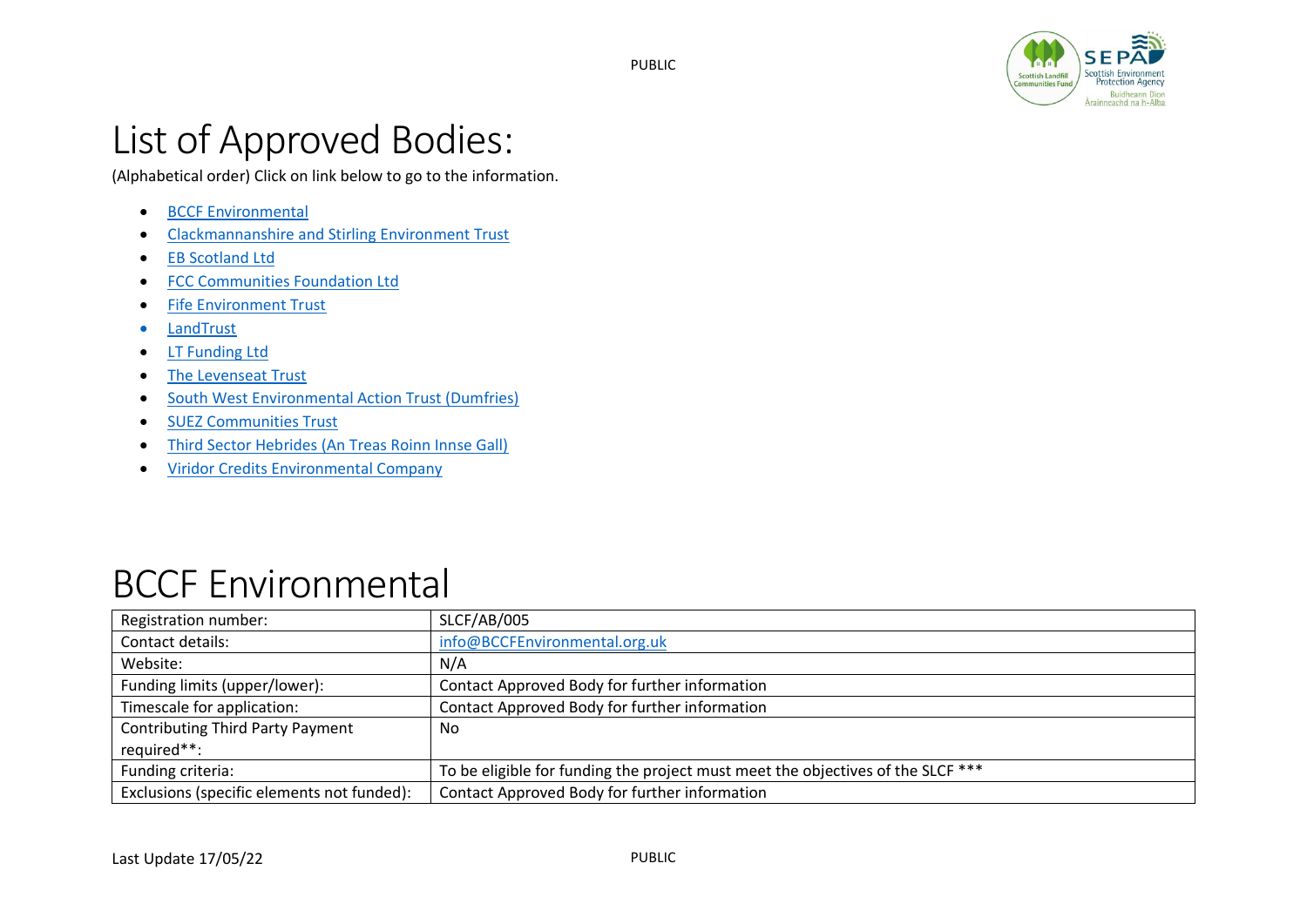

# <span id="page-2-0"></span>Clackmannanshire and Stirling Environment Trust

| Registration number:                       | SLCF/AB/009                                                                                                 |
|--------------------------------------------|-------------------------------------------------------------------------------------------------------------|
| Contact details:                           | Ms Audrey Morrison                                                                                          |
|                                            | <b>Trust Manager</b>                                                                                        |
|                                            | Clackmannanshire and Stirling Environment Trust c/o Stirling Council Library                                |
|                                            | HQ 6 Borrowmeadow Road                                                                                      |
|                                            | <b>Stirling</b>                                                                                             |
|                                            | FK7 7TN                                                                                                     |
|                                            | morrisona@stirling.gov.uk                                                                                   |
| Website:                                   | N/A                                                                                                         |
| Funding limits (upper/lower):              | Contact Approved Body for further information                                                               |
| Timescale for application:                 | Contact Approved Body for further information                                                               |
| <b>Contributing Third Party Payment</b>    | No                                                                                                          |
| required**:                                |                                                                                                             |
| Funding criteria:                          | To be eligible for funding the project must meet the objectives of the SLCF ***                             |
|                                            | It is the applicant's responsibility to ensure that they have appropriate and adequate insurance to cover   |
|                                            | any works carried out by volunteers -The Trust will not award funds to a project that has secured or        |
|                                            | subsequently secures funding from another registered approved body -It is the applicant's responsibility to |
|                                            | ensure that all necessary consents are obtained prior to starting any works - Any lease or management       |
|                                            | agreement for the project location must be in place before any application is made It is important that the |
|                                            | future maintenance of any project is taken into account. In particular that costs and funding sources have  |
|                                            | been identified                                                                                             |
| Exclusions (specific elements not funded): | Contact Approved Body for further information                                                               |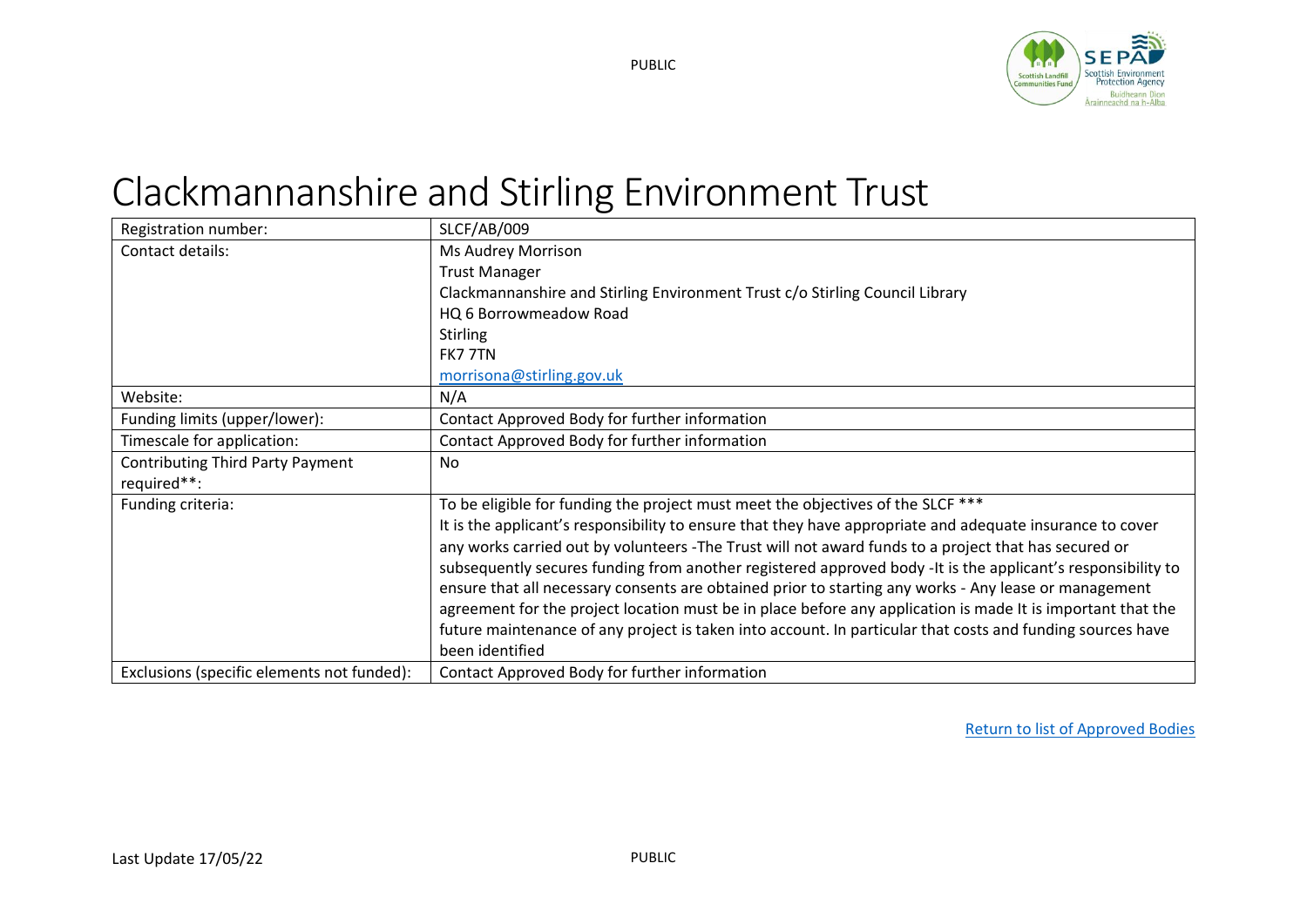

#### <span id="page-3-0"></span>EB Scotland Ltd

| Registration number:                       | SLCF/AB/001                                                                     |
|--------------------------------------------|---------------------------------------------------------------------------------|
| Contact details:                           | 0141 227 473                                                                    |
|                                            | https://ebscotland.co.uk/index.php/contact                                      |
| Website:                                   | https://ebscotland.co.uk/                                                       |
| Funding limits (upper/lower):              | Apply anytime, but contact AB in the first instance for up to date guidance     |
| Timescale for application:                 | Contact Approved Body for further information                                   |
| <b>Contributing Third Party Payment</b>    | Possibly                                                                        |
| required**:                                |                                                                                 |
| Funding criteria:                          | To be eligible for funding the project must meet the objectives of the SLCF *** |
|                                            | https://ebscotland.co.uk/index.php/slcf/funding-criteria                        |
| Exclusions (specific elements not funded): | Contact Approved Body for further information                                   |

PUBLIC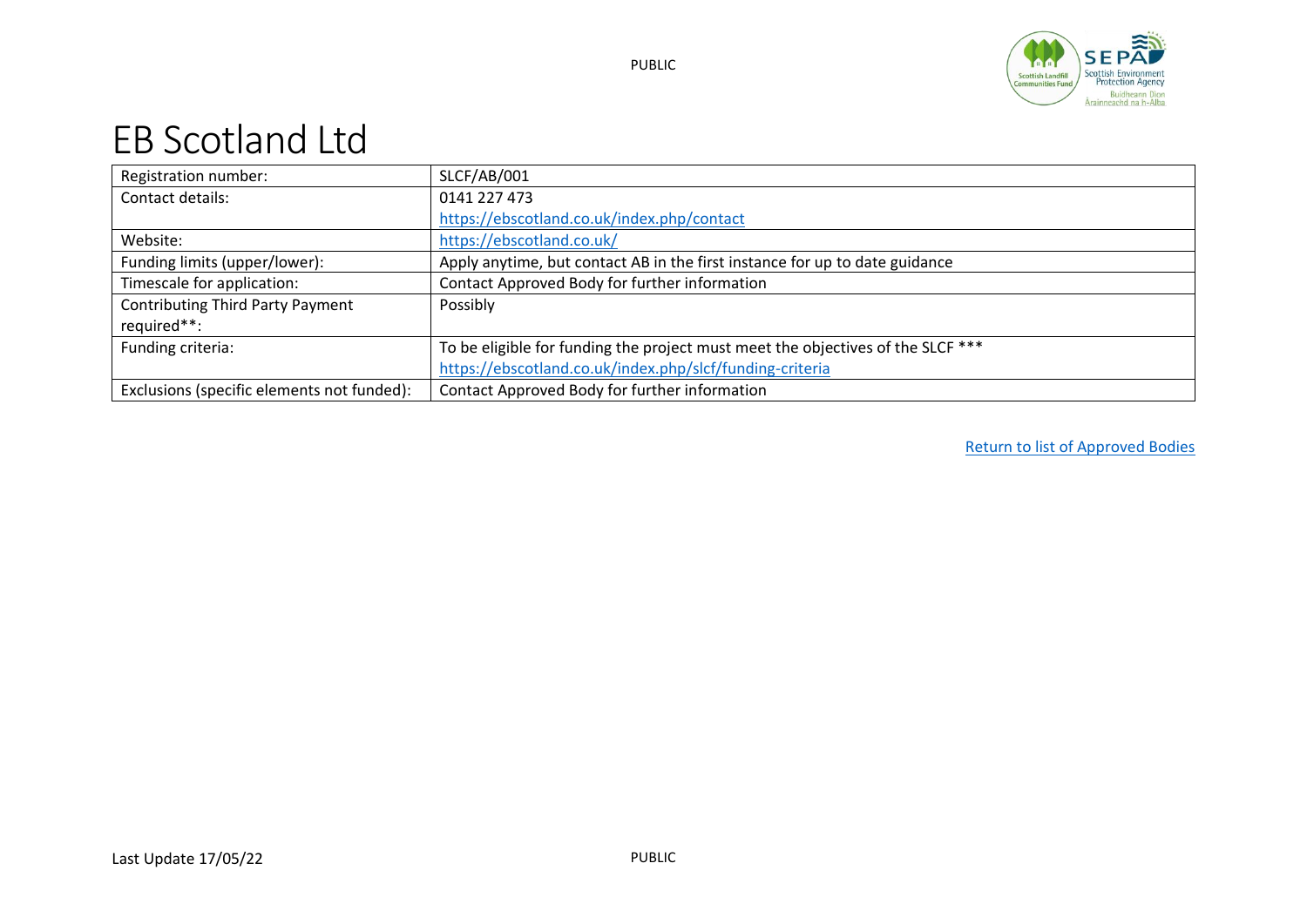

# <span id="page-4-0"></span>FCC Communities Foundation Ltd

<span id="page-4-1"></span>

| Registration number:                       | SLCF/AB/006                                                                                                   |
|--------------------------------------------|---------------------------------------------------------------------------------------------------------------|
| Contact details:                           | Unit 1E, Snetterton Business Park,                                                                            |
|                                            | Snetterton,                                                                                                   |
|                                            | Norwich,                                                                                                      |
|                                            | <b>Norfolk</b>                                                                                                |
|                                            | <b>NR16 2JU</b>                                                                                               |
|                                            | info@fcccommunitiesfoundation.org.uk                                                                          |
|                                            | 01953 717 165                                                                                                 |
| Website:                                   | https://fcccommunitiesfoundation.org.uk/                                                                      |
| Funding limits (upper/lower):              | The FCC Scottish Action Fund offers funding of between £2,000 and £100,000 to projects from FCC               |
|                                            | Environment through the Scottish Landfill Communities Fund                                                    |
| Timescale for application:                 | Funding rounds through year                                                                                   |
|                                            | For application deadlines see: www.fcccommunuitiesfoundation.org.uk                                           |
| <b>Contributing Third Party Payment</b>    |                                                                                                               |
| required**:                                |                                                                                                               |
| Funding criteria:                          | To be eligible for funding the project must meet the objectives of the SLCF***                                |
|                                            | For AB specific criteria see: www.fcccommunuitiesfoundation.org.uk                                            |
| Exclusions (specific elements not funded): | FCC CF cannot provide retrospective funding.                                                                  |
|                                            | The project site must be owned, leased or under long term formal management agreement by the applying         |
|                                            | organisation.                                                                                                 |
|                                            | Any lease or management agreement must be in place before any application is made and have at least 5         |
|                                            | years left to run.                                                                                            |
|                                            | Work must be targeted on a specific site at a single location.                                                |
|                                            | To be eligible for funding for phased projects, you must be able to evidence that the application is distinct |
|                                            | from other phases and can be completed as a stand-alone project.                                              |
|                                            | FCC CF does not consider the fitting out of kitchen or toilet facilities or other standard fittings in a new  |
|                                            | build community facility to be separate phases.                                                               |
|                                            | Projects which have received funding from FCC CF cannot apply for further funding for at least 12 months.     |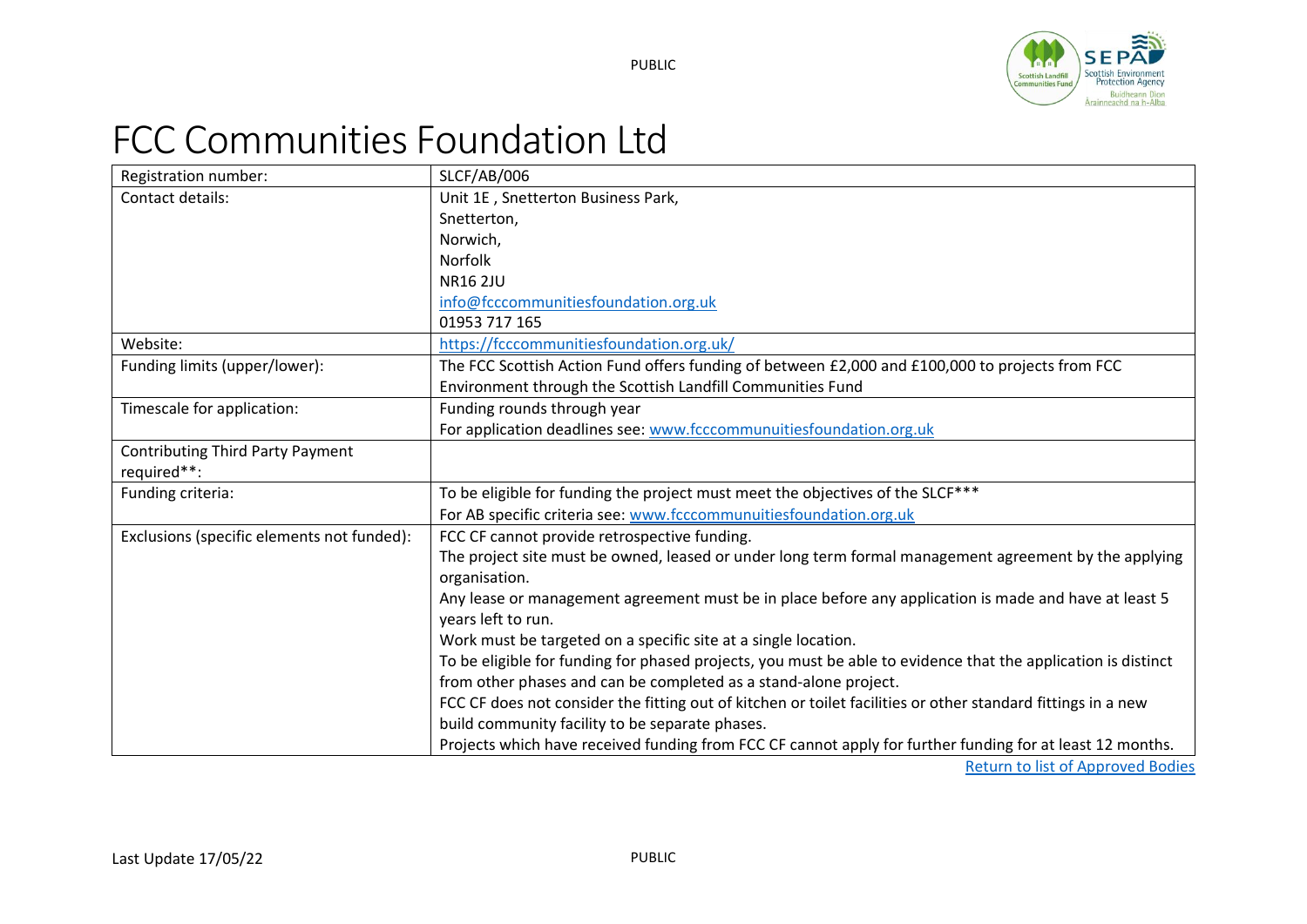

# Fife Environment Trust

| Registration number:                       | SLCF/AB/013                                                                                                  |
|--------------------------------------------|--------------------------------------------------------------------------------------------------------------|
| Contact details:                           | Fiona Scott Project Officer                                                                                  |
|                                            | 5th Floor,                                                                                                   |
|                                            | West Wing of the Fife House building in North Street,                                                        |
|                                            | Glenrothes,                                                                                                  |
|                                            | KY7 5LT.                                                                                                     |
|                                            |                                                                                                              |
|                                            | 01592 583260                                                                                                 |
|                                            | Fiona.Scott@fife.gov.uk                                                                                      |
|                                            | Web form: www.fifeenvironmenttrust.org.uk/contact-us/                                                        |
| Website:                                   | https://fifeenvironmenttrust.org.uk/                                                                         |
| Funding limits (upper/lower):              | Small Grants Scheme: Applicants can apply for between £500 and £10,000 up to a maximum intervention          |
|                                            | rate of 90% of total eligible costs                                                                          |
|                                            |                                                                                                              |
|                                            | Large Grants Scheme: Applicants can apply for between £10,000 and £50,000 up to a maximum                    |
|                                            | intervention rate of 75% of total eligible costs                                                             |
|                                            |                                                                                                              |
| Timescale for application:                 | Small Grants Scheme: submissions can be made at any time                                                     |
|                                            | Large Grants Scheme: grant submissions take place twice per annum at the end of March and the end of         |
|                                            | September                                                                                                    |
| <b>Contributing Third Party Payment</b>    | <b>No</b>                                                                                                    |
| required**:                                |                                                                                                              |
| Funding criteria:                          | To be eligible for funding the project must meet the objectives of the SLCF ***                              |
|                                            | AB specific criteria: http://publications.fifedirect.org.uk/c64 StrategyForFunding vMay2017 FINAL.doc        |
|                                            |                                                                                                              |
| Exclusions (specific elements not funded): | Please contact Fife Environment Trust regarding the eligibility of your project by completing and submitting |
|                                            | the enquiry form which can be found on the Trust's website                                                   |

PUBLIC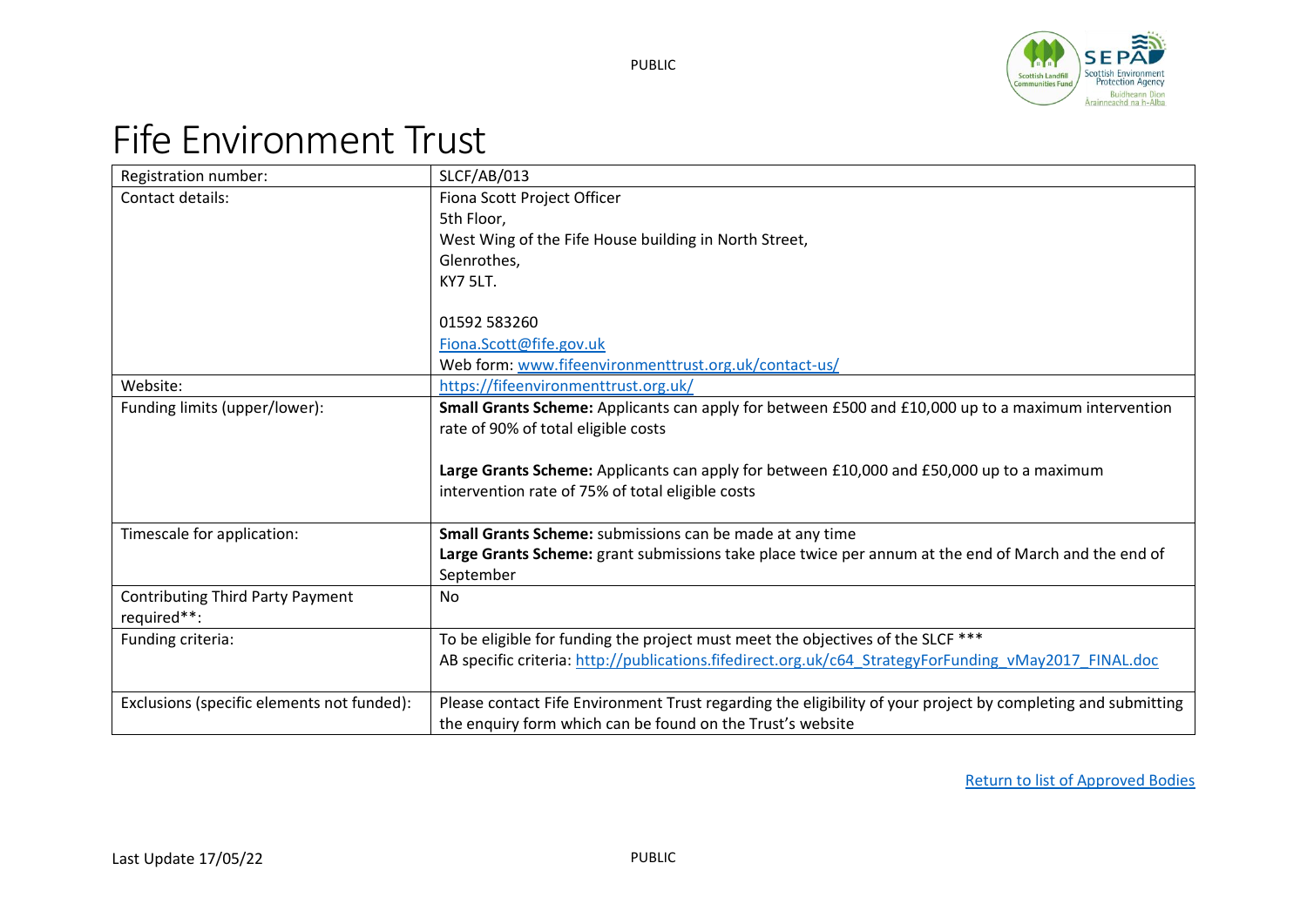

### <span id="page-6-0"></span>LandTrust

| Registration number:                       | SLCF/AB/008                                                                                          |
|--------------------------------------------|------------------------------------------------------------------------------------------------------|
| Contact details:                           | Stephen Rees (Chief Executive)                                                                       |
|                                            | stephen.rees@landtrust.org.uk                                                                        |
|                                            | General enquiries: mail@landtrust.org.uk                                                             |
| Website:                                   | http://www.landtrust.org.uk/                                                                         |
| Funding limits (upper/lower):              | Applicants are encouraged to discuss their projects with LandTrust before submitting their proposals |
| Timescale for application:                 | Apply any time                                                                                       |
| <b>Contributing Third Party Payment</b>    | No                                                                                                   |
| required**:                                |                                                                                                      |
| Funding criteria:                          | To be eligible for funding the project must meet the objectives of the SLCF ***                      |
| Exclusions (specific elements not funded): | Contact Approved Body for further information                                                        |

PUBLIC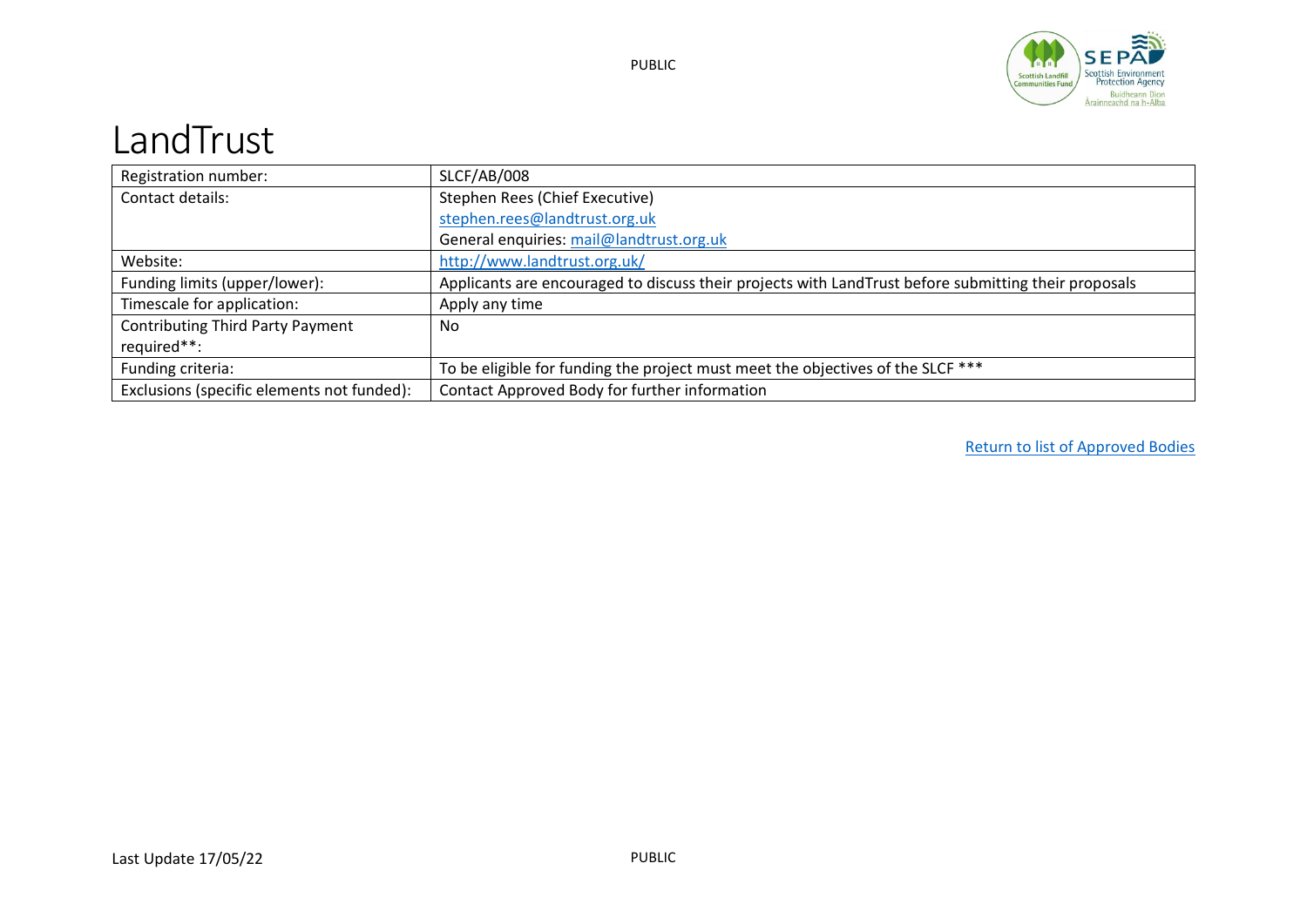

## <span id="page-7-0"></span>LT Funding Ltd

| Registration number:                       | SLCF/AB/016                                                                                               |
|--------------------------------------------|-----------------------------------------------------------------------------------------------------------|
| Contact details:                           | Stephen Rees                                                                                              |
|                                            | stephen.rees@ltfunding.org.uk                                                                             |
|                                            | General enquiries: stephen.rees@ltfunding.org.uk                                                          |
| Website:                                   | N/A                                                                                                       |
| Funding limits (upper/lower):              | Applicants are encouraged to discuss their projects with LT Funding Ltd before submitting their proposals |
| Timescale for application:                 | NO APPLICATIONS BEING ACCEPTED AT PRESENT                                                                 |
| <b>Contributing Third Party Payment</b>    | <b>Yes</b>                                                                                                |
| required**:                                |                                                                                                           |
| Funding criteria:                          | To be eligible for funding the project must meet the objectives of the SLCF ***                           |
| Exclusions (specific elements not funded): | Contact Approved Body for further information                                                             |

PUBLIC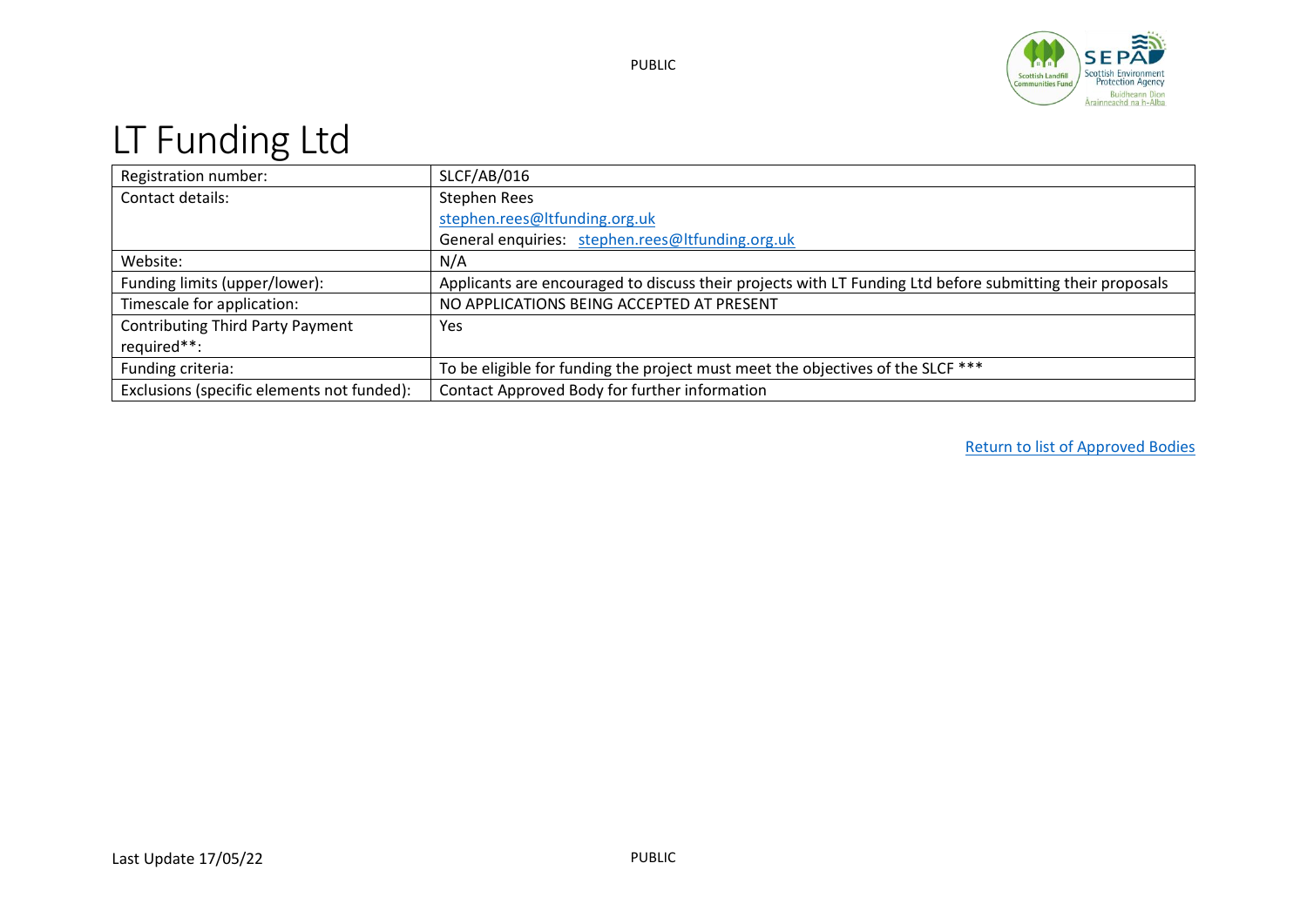

#### <span id="page-8-0"></span>The Levenseat Trust

|                                            | SLCF/AB/007                                                                     |
|--------------------------------------------|---------------------------------------------------------------------------------|
| Registration number:                       |                                                                                 |
| Contact details:                           | <b>Catherine McGurk</b>                                                         |
|                                            | The Levenseat Trust                                                             |
|                                            | By Forth                                                                        |
|                                            | Lanark                                                                          |
|                                            | <b>ML11 8EP</b>                                                                 |
|                                            |                                                                                 |
|                                            | Opening times: Tuesday to Thursday                                              |
|                                            | 8am-3pm                                                                         |
|                                            |                                                                                 |
|                                            | 01501 772 813                                                                   |
|                                            | levenseattrust@gmail.com                                                        |
| Website:                                   | http://www.levenseattrust.org.uk/                                               |
| Funding limits (upper/lower):              | Contact Approved Body for further information                                   |
| Timescale for application:                 | Funding rounds through year                                                     |
| <b>Contributing Third Party Payment</b>    | Yes                                                                             |
| required**:                                |                                                                                 |
| Funding criteria:                          | To be eligible for funding the project must meet the objectives of the SLCF *** |
| Exclusions (specific elements not funded): | Contact Approved Body for further information                                   |

PUBLIC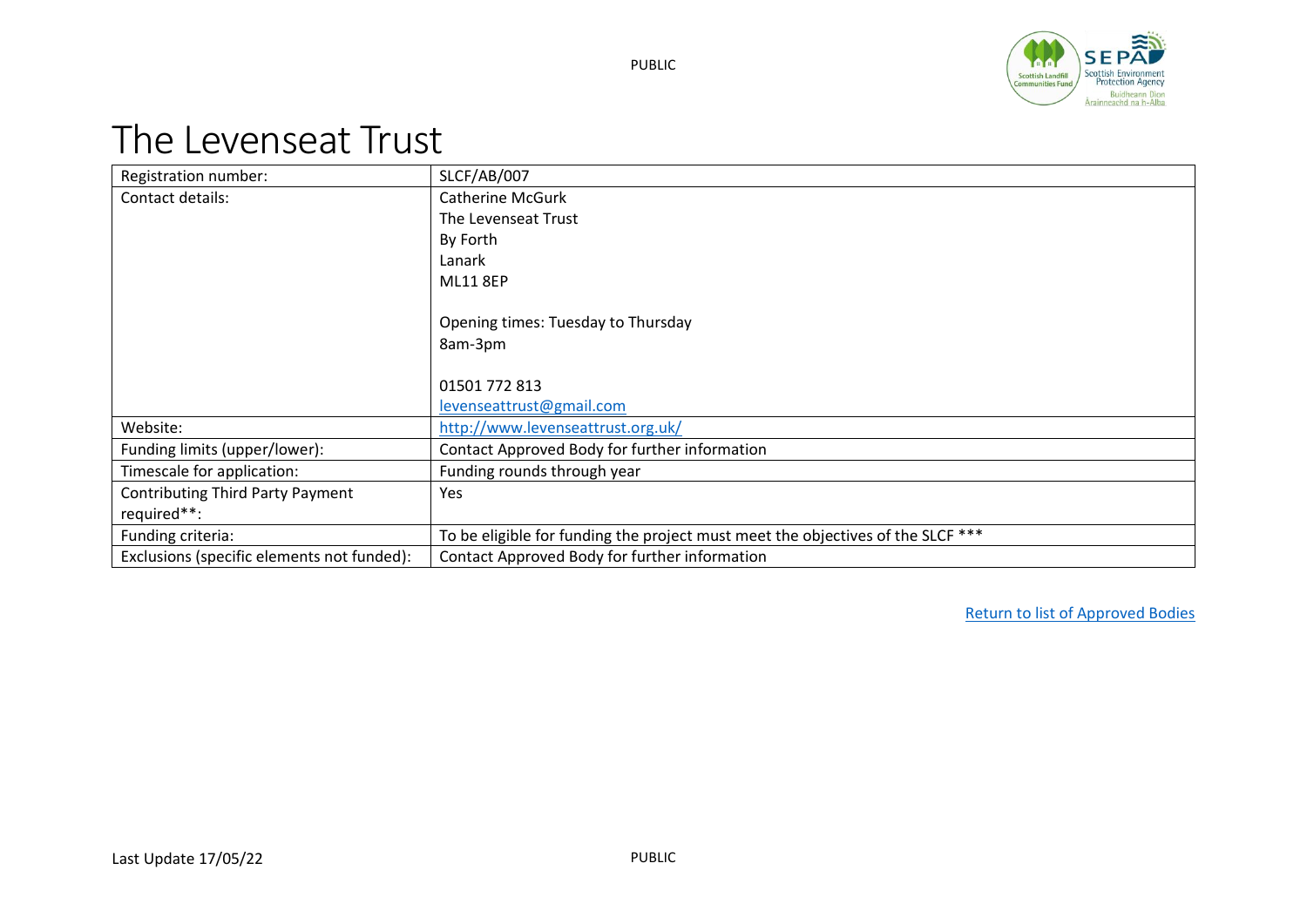

## <span id="page-9-0"></span>South West Environmental Action Trust (Dumfries)

<span id="page-9-1"></span>

| Registration number:                       | SLCF/AB/011                                                                                               |
|--------------------------------------------|-----------------------------------------------------------------------------------------------------------|
| Contact details:                           | Christine Cameron (Sec. SWEAT [Dumfries])                                                                 |
|                                            | c/o Molplant Construction Limited                                                                         |
|                                            | Downsway Industrial Estate                                                                                |
|                                            | Heathhall                                                                                                 |
|                                            | <b>Dumfries</b>                                                                                           |
|                                            | DG13RS                                                                                                    |
|                                            |                                                                                                           |
|                                            | info@southwestenvironmental.org                                                                           |
| Website:                                   | https://www.southwestenvironmental.org/                                                                   |
| Funding limits (upper/lower):              | Contact Approved Body for further information                                                             |
| Timescale for application:                 | No applications will be accepted after 28 February 2022.                                                  |
| <b>Contributing Third Party Payment</b>    | No                                                                                                        |
| required**:                                |                                                                                                           |
| Funding criteria:                          | To be eligible for funding the project must meet the objectives of the SLCF ***                           |
|                                            | AB specific criteria: Any monies raised from the sale of assets should be returned to the SLCF via SWEAT  |
|                                            | (Dumfries)                                                                                                |
|                                            | All projects should be completed within 6 months of the start date unless otherwise agreed with SWEAT     |
|                                            | (Dumfries)                                                                                                |
| Exclusions (specific elements not funded): | SWEAT (Dumfries) reserves the right to refuse funding for any project; especially on the grounds of       |
|                                            | ineligibility with the SLCF regulations or because of competition from other eligible projects, through a |
|                                            | consistently applied decision making process.                                                             |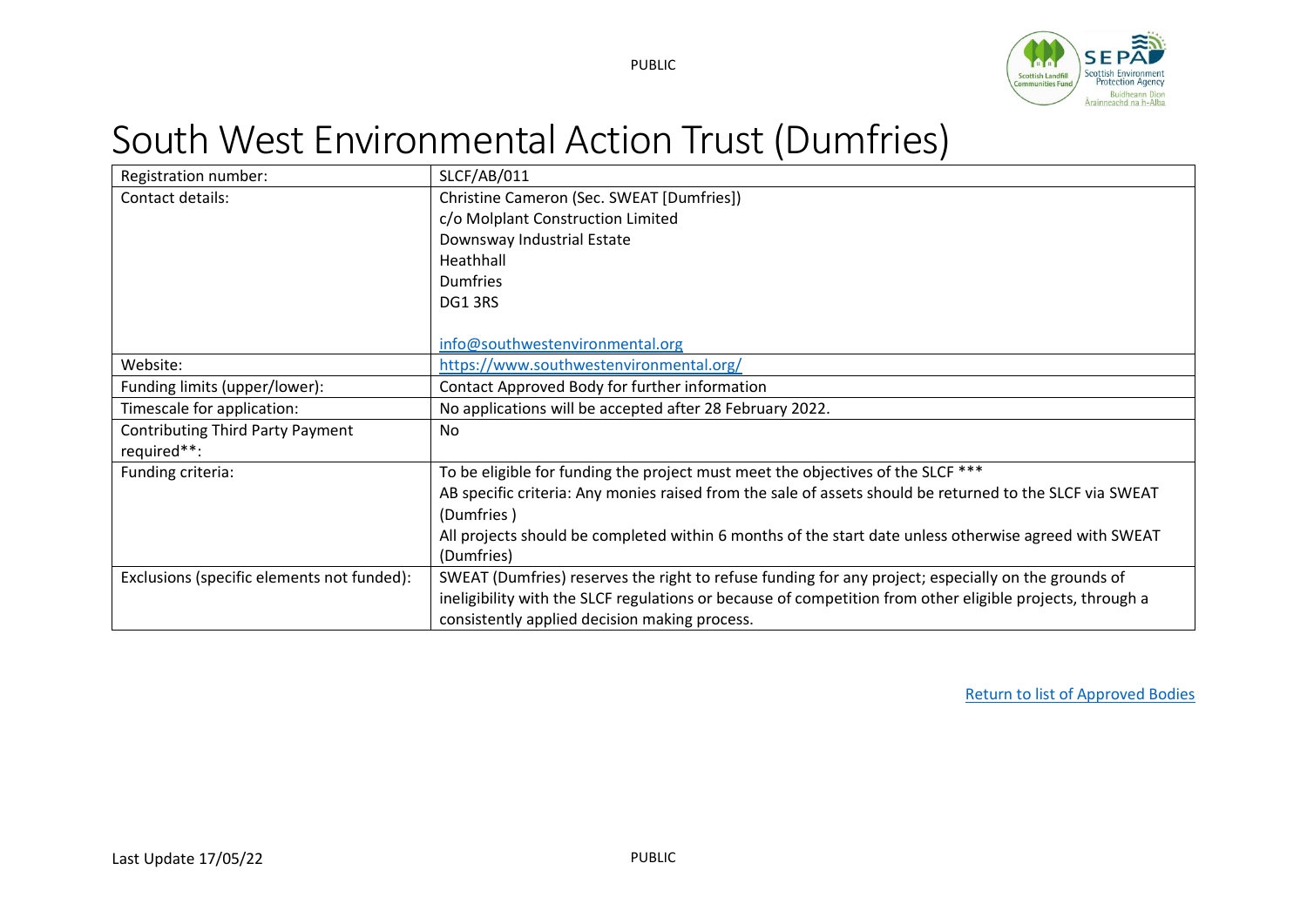

## SUEZ Communities Trust

| Registration number:                       | <b>SLCF/AB/002</b>                                                                                         |
|--------------------------------------------|------------------------------------------------------------------------------------------------------------|
| Contact details:                           | sct.uk@suez.com                                                                                            |
|                                            |                                                                                                            |
|                                            | 01934 524013                                                                                               |
| Website:                                   | https://www.suezcommunitiestrust.org.uk/                                                                   |
| Funding limits (upper/lower):              | Smaller Projects Fund: Awards between £1 and £20,000 Projects must have an overall cost of no more         |
|                                            | than £40,000. Projects must start within 3 months and complete within 12 months of funds being awarded.    |
|                                            |                                                                                                            |
|                                            | Primary Fund: Awards between £1 and £50,000 Projects must have an overall cost of no more than             |
|                                            | £250,000 Projects must start within 6 months and complete within 12 months of funds being awarded          |
| Timescale for application:                 | Apply any time                                                                                             |
| <b>Contributing Third Party Payment</b>    | Yes                                                                                                        |
| required**:                                |                                                                                                            |
| Funding criteria:                          | To be eligible for funding the project must meet the objectives of the SLCF ***                            |
|                                            |                                                                                                            |
|                                            | To be eligible for funding the applying organisation must own or hold a lease for the project site with at |
|                                            | least 5 years remaining.                                                                                   |
|                                            |                                                                                                            |
|                                            | The applying organisation and the project site must be run on a not-for-profit basis.                      |
|                                            |                                                                                                            |
|                                            | If your project site has received SUEZ Communities Trust funding within the last 3 years, then a new       |
|                                            | application will not be considered until three years has elapsed from the date the previous funding        |
|                                            | agreement was signed.                                                                                      |
|                                            |                                                                                                            |
|                                            | A request for funding for multiple sites or for salaries, running costs, project management or design fees |
|                                            | www.suezcommunitiestrust.org.uk/wpcontent/uploads/2018/04/stf17- slcf-application-guide.pdf                |
| Exclusions (specific elements not funded): |                                                                                                            |
|                                            | Contact Approved Body for further information<br>Distribution for Black of American conditional to         |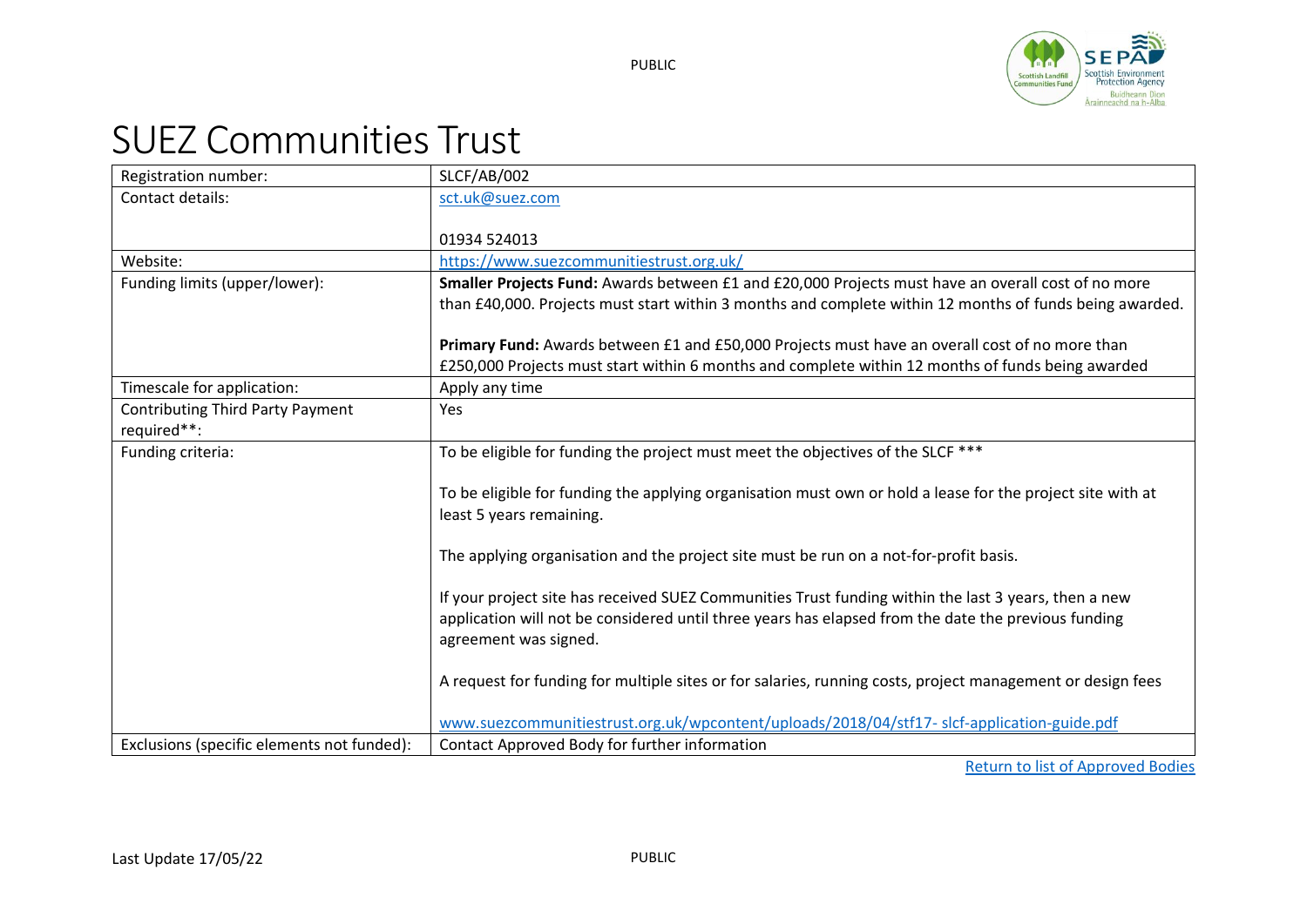

# <span id="page-11-0"></span>Third Sector Hebrides (An Treas Roinn Innse Gall)

| Registration number:                       | <b>SLCF/AB/015</b>                                                                                      |
|--------------------------------------------|---------------------------------------------------------------------------------------------------------|
| Contact details:                           | Janet Morrison (SLCF Administrator)                                                                     |
|                                            | <b>Third Sector Hebrides</b>                                                                            |
|                                            | 30 Francis Street, Stornoway, HS1                                                                       |
|                                            | 2ND                                                                                                     |
|                                            | United Kingdom                                                                                          |
|                                            |                                                                                                         |
|                                            | 01851 702632                                                                                            |
|                                            | SLCF@tshebrides.org.uk                                                                                  |
|                                            |                                                                                                         |
| Website:                                   | N/A                                                                                                     |
| Funding limits (upper/lower):              | Contact Approved Body for further information                                                           |
| Timescale for application:                 | TSH have 4 funding rounds per quarter which are closed at the end of March, June, Sept and Dec. This is |
|                                            | when all received, fully completed applications are assessed                                            |
|                                            |                                                                                                         |
| <b>Contributing Third Party Payment</b>    | <b>No</b>                                                                                               |
| required**:                                |                                                                                                         |
| Funding criteria:                          | To be eligible for funding the project must meet the objectives of the SLCF ***                         |
|                                            | AB specific criteria: All successful projects must be completed within a twelve month timescale and     |
|                                            | evidence of spend must be submitted to the SLCF board at the end of this period.                        |
|                                            |                                                                                                         |
| Exclusions (specific elements not funded): | Contact Approved Body for further information                                                           |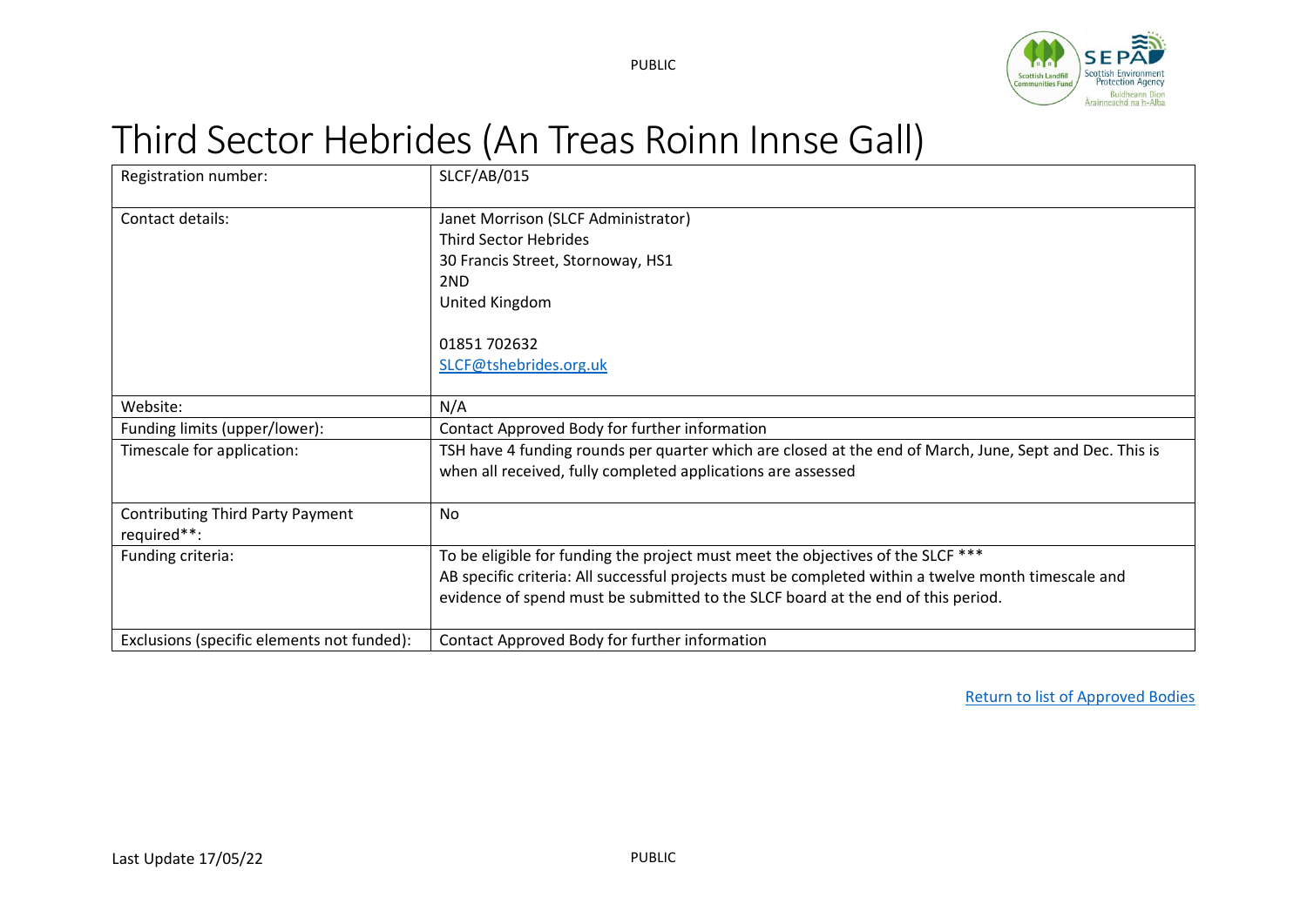

# <span id="page-12-0"></span>Viridor Credits Environmental Company

| Registration number:                    | SLCF/AB/004                                                                                               |
|-----------------------------------------|-----------------------------------------------------------------------------------------------------------|
| Contact details:                        | First Floor,                                                                                              |
|                                         | Aintree House,                                                                                            |
|                                         | Blackbrook Park Avenue,                                                                                   |
|                                         | Taunton,                                                                                                  |
|                                         | Somerset,                                                                                                 |
|                                         | <b>TA1 2PX</b>                                                                                            |
|                                         |                                                                                                           |
|                                         | 01823 476 476                                                                                             |
|                                         | (Office hours: 09:30 - 16:30)                                                                             |
| Website:                                | www.viridor-credits.co.uk                                                                                 |
|                                         |                                                                                                           |
|                                         | Application form:                                                                                         |
|                                         | https://viridor-credits.optimytool.com/en/                                                                |
|                                         |                                                                                                           |
| Funding limits (upper/lower):           | Funding is available in Scotland for applications up to £50,000                                           |
|                                         |                                                                                                           |
| Timescale for application:              | Funding rounds throughout year.                                                                           |
|                                         | For application deadlines see:                                                                            |
|                                         | https://www.viridor-credits.co.uk/apply-funding                                                           |
| <b>Contributing Third Party Payment</b> | Yes                                                                                                       |
| required**:                             |                                                                                                           |
| Funding criteria:                       | To be eligible for funding the project must meet the objectives of the SLCF ***                           |
|                                         |                                                                                                           |
|                                         | AB specific criteria:                                                                                     |
|                                         | Awards will be for capital expenditure only                                                               |
|                                         | The applicant must hold the freehold of the project site, or have a minimum of ten years left to run on a |
|                                         | lease                                                                                                     |